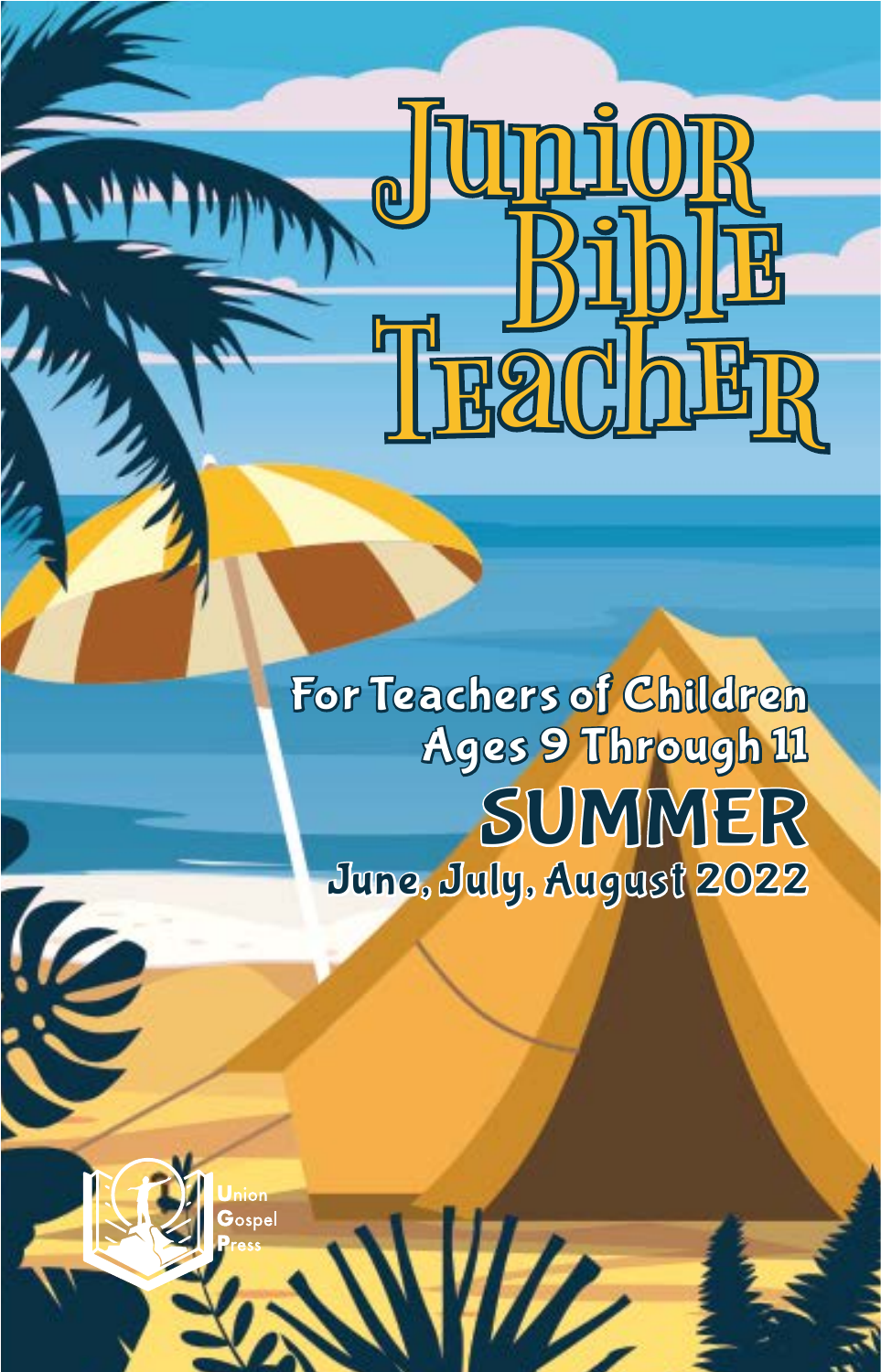# **Junior Bible Teacher**

**SUMMER QUARTER June, July, August 2022**

#### **Servants and Healers**

#### **UNIT I: Faithful to Serve**

|                                                                                   | - 9 |
|-----------------------------------------------------------------------------------|-----|
| June 19—Asaph Cries Out to God—Ps, 73:1-3, 12-13, 16-18, 21-26 ……………………………………………… |     |
|                                                                                   |     |

#### **UNIT II: Faithful to Prophesy**

| July   17—Habakkuk Praises God's Faithfulness—Hab. 2:1-5; 3:17-19………………………………………… |  |
|-----------------------------------------------------------------------------------|--|
| July 24—Ezekiel Gives God's People Hope—Ezek. 37:1-14 ……………………………………………………………………  |  |

#### **UNIT III: Faithful to Heal**

#### **Editor in Chief: Kenneth Sponsler**



**Edited and published quarterly by THE INCORPORATED TRUSTEES OF THE GOSPEL WORKER SOCIETY UNION GOSPEL PRESS DIVISION Rev. W. B. Musselman, Founder Price: \$3.50 per quarter\* \$14.00 per year\*** *\*shipping and handling extra* **ISBN 978-1-64495-231-3**

This material is part of the "Christian Life Series," copyright © 2022 by Union Gospel Press. All rights reserved. No portion of this publication may be reproduced in any form or by any means without written permission from Union Gospel Press, except as permitted by United States copyright law. Edited and published quarterly by The Incorporated Trustees of the Gospel Worker Society, Union Gospel Press Division. Mailing address: P.O. Box 301055, Cleveland, Ohio 44130-0915. Phone: 216-749-2100. www.uniongospelpress.com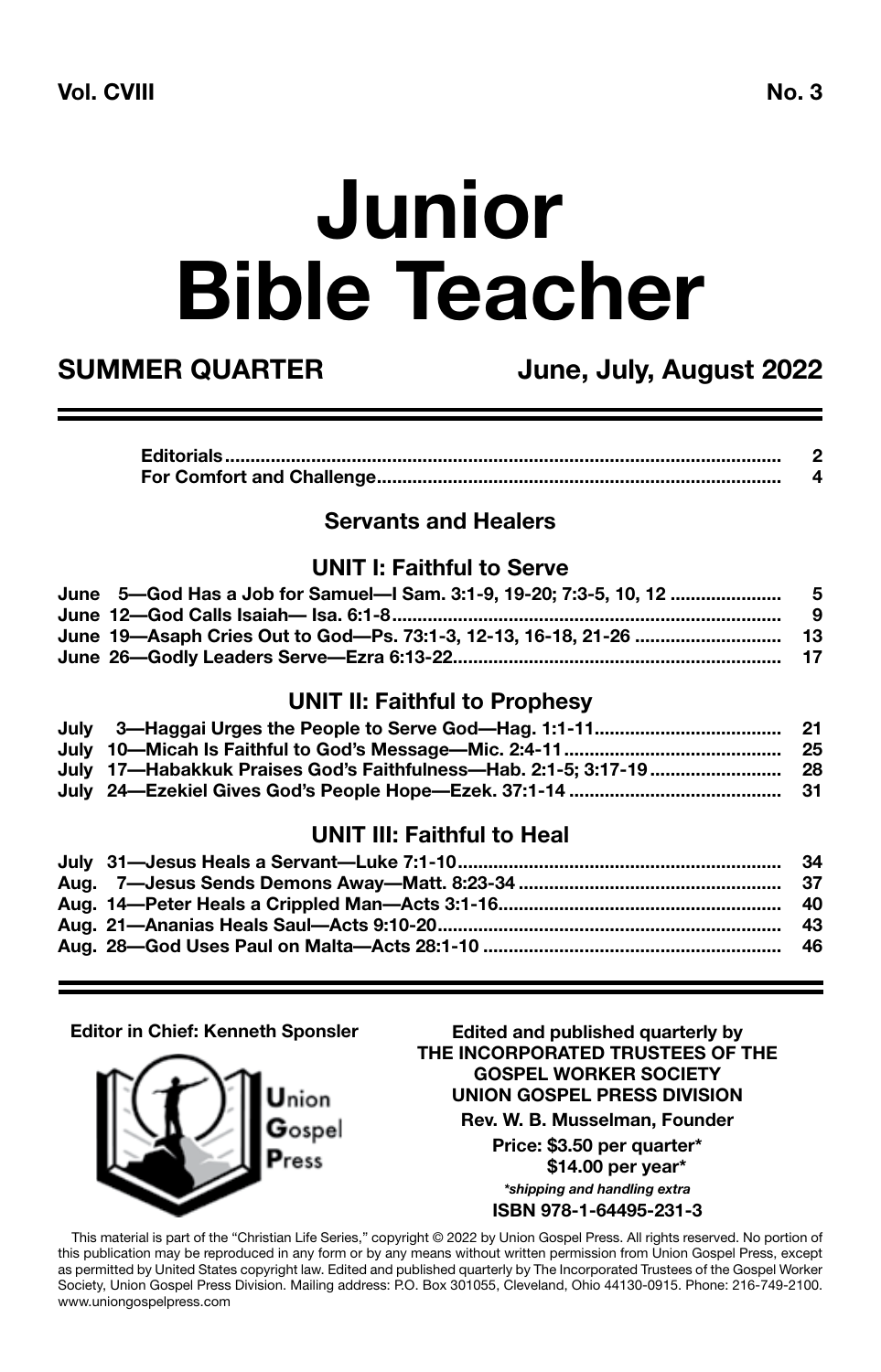#### *Dear Junior Teacher:*

We live in a world where many people seek to make a name for themselves and to gain fame and fortune. But as Christians, we are to live by a different standard. This quarter's lessons focus on faithful servanthood for the Lord. Our goal in this life is not to leave behind *our* legacy; everything must be done for His glory.

The lessons in the first unit focus on the faithfulness of four who were called to serve God. Young Samuel received an audible call from the Lord. His faithful response was "Speak; for thy servant heareth" (I Sam. 3:10). Isaiah received a spectacular vision of God on His throne. The Lord sought a messenger to send to His people. Isaiah's humble response of faith was "Here am I; send me" (Isa. 6:8). Asaph, a chief minister of music to the Lord, faithfully recognized that God was his strength and portion forever. Ezra, who was both a scribe and priest, was faithful to restore worship and spiritual leadership to the exiles returning to Jerusalem. All four faithfully served the Lord to bring glory to Him only.

In the second unit, the next four lessons focus on the faithfulness of four prophets who took God's messages to the people of Israel. When God called on Haggai, he faithfully responded immediately. He challenged Israel after the Exile to remain faithful to God and rebuild His temple. Micah was faithful to bring God's indictment of Israel for their injustice toward the lowly, their unjust business dealings, and their mistreatment of women and children. Despite the troubling times in Israel, Habakkuk was faithful to praise the Lord for His goodness. Even though he knew Israel deserved judgment, Ezekiel faithfully took to God's people His message of hope for the future.

The third unit focuses on healings God performed through His servants. The Great Physician is God's greatest servant, of course. The miracles of healing He performed proved to the world He is the Messiah. Jesus marveled at the centurion's faith in Him, and He healed the man's servant. Jesus' healing of the Gadarene demoniac was an amazing display of His sovereign power even over Satan and his minions.

After Jesus had ascended to heaven, the Holy Spirit worked through chosen followers of Christ to bring healing in Jesus' name. Peter and John healed a crippled man, who then walked for the first time in his life. A servant of God named Ananias received instruction through a vision from the Lord to heal a newly converted servant named Saul, who had been struck blind by the glory of God. Later called Paul, that new convert would go on to serve the Lord in amazing ways. Once, after being shipwrecked on an island called Malta, Paul was used by the Lord to heal the sick father of a government official and then to cure many other people.

As you teach this quarter, keep in mind that you are God's servant for teaching juniors. Faithfully prepare each lesson with prayer and thorough study. Maintain focus on the main goal—bringing glory to God, not yourself. He will faithfully reward your efforts.

For His glory,

*Don Ruff*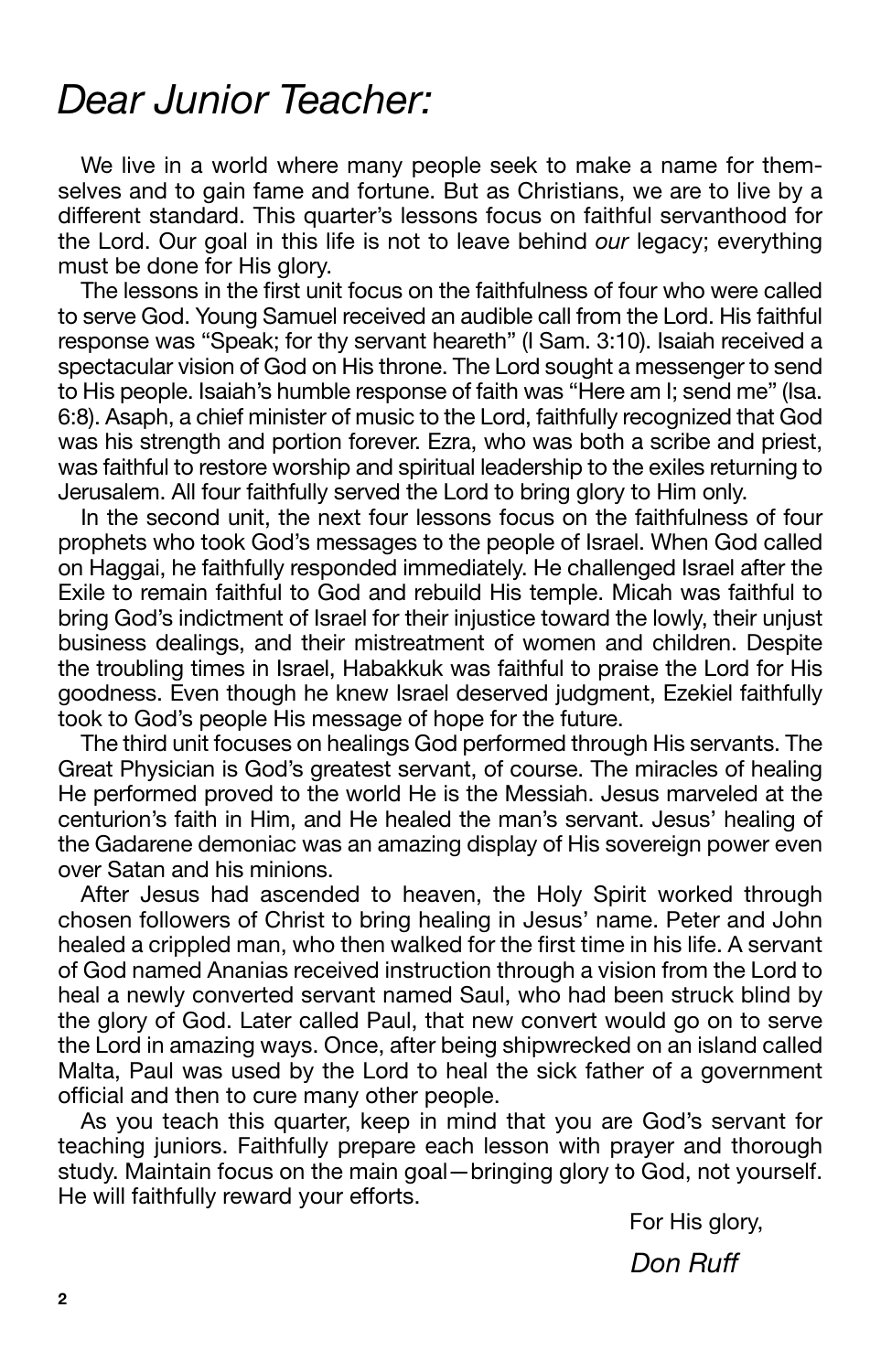### The Sunday School Teacher— A Servant of the Lord

Teaching Sunday school is not a calling one can take on with complacency. It is a work of service. Teachers are God's servants. The work has many aspects to it. For instance, preparation and practice are required. Teachers cannot just show up on Sunday and "wing it." Sunday school teachers are called to be servants for a very important job—training others in the truths of God's Word.

No one should fear taking on the role of Sunday school teacher; however, it should be taken seriously. Teaching is a service for the Lord. With that in mind, you need to have a flourishing relationship with Him. A Sunday school teacher needs to be a believer who shows evidence of a faithful relationship with the Lord. A surrendered Christ-controlled life will make a tremendous impact on others for the sake of God's glory.

Children come to Sunday school to learn, and Sunday school teachers themselves should never stop learning. A quote has been attributed to Albert Einstein on this topic: "Once you stop learning, you start dying." Likewise, your spiritual growth depends on a constant desire to learn more about the Lord and following His Word. A servant of the Lord is a faithful student of Bible study. You will benefit spiritually, intellectually, and morally from studying and applying the truths you learn from it. The wisdom you gain can be imparted to your students, who will be watching you to see whether you are also applying that wisdom.

Children are precious to Jesus. A Sunday school teacher's attitude toward them should be the same. Children need to know about salvation in Jesus Christ. You, the teacher, can be used of the Lord as a soul-winner. It is a privilege to be a part of this great enterprise. Nothing beats the excitement of seeing lives and hearts turned toward God.

This closely ties in with how important it is to have a faithful prayer life. Jesus prayed for His followers and still intercedes on our behalf. A good Sunday school teacher will persistently pray for the children in his or her class. This involves knowing your students well. Interact with your students and their families so that you can learn how best to pray for them.

Start early to prepare each week's lesson. Prepare your heart by praying and studying the lesson's Scripture text. Meditate on how the story relates to your own life and to your students. Your students will be motivated to learn when you are enthusiastic about teaching. Practice each lesson a number of times so that you are not reading directly from the lesson. This will allow you to be more animated and conversational with your students. Use different teaching techniques for different learning styles.

What a reward will be yours for years to come as the students increase in love and application of God's Word! It is a unique calling to serve the Lord in teaching His Word! It is a thrill to see children grow in their love for the Lord.

*—Don Ruff.*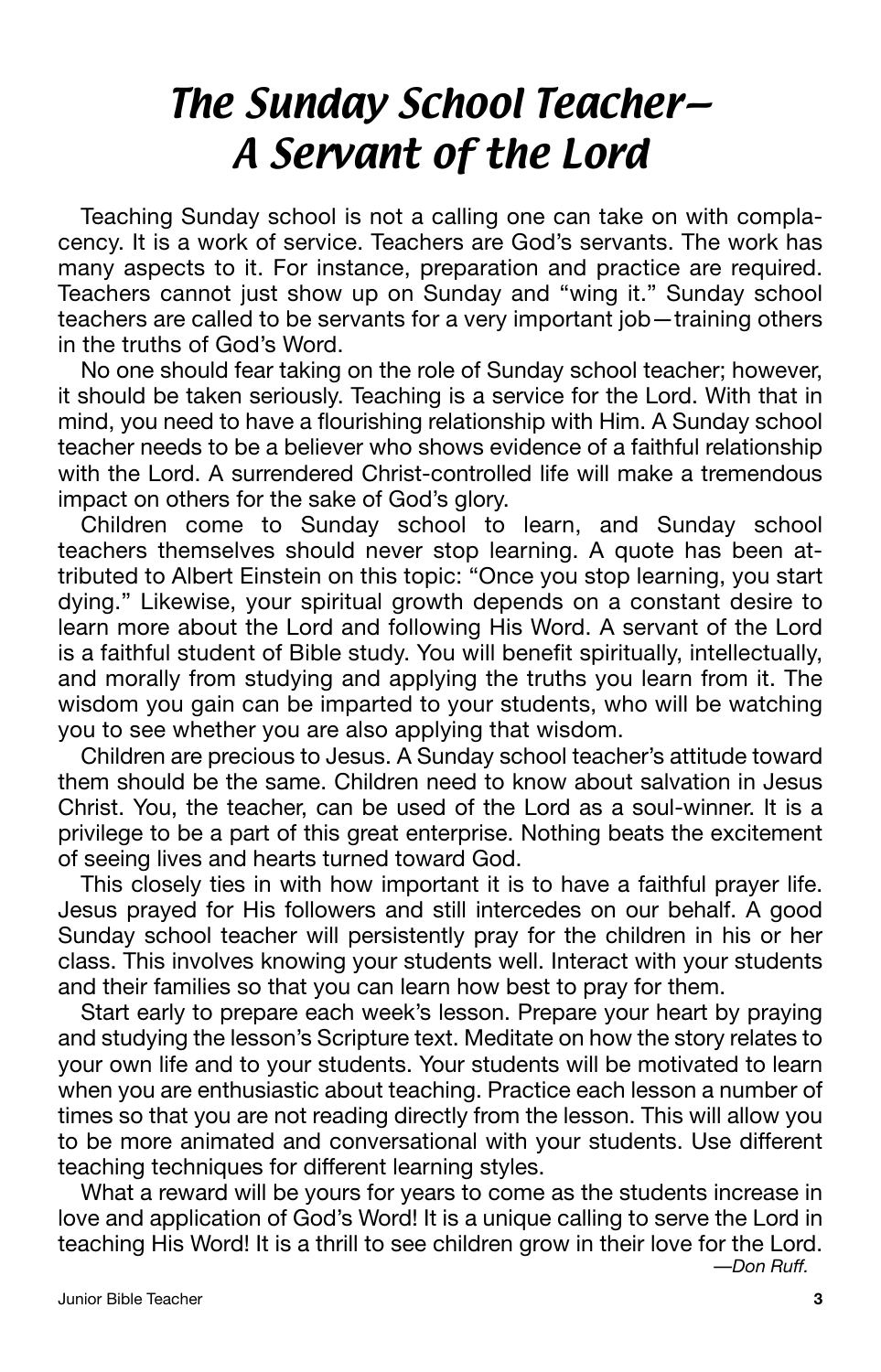## FOR **COMFORT** AND **CHALLENGE**



Megan Hickman

### FAITHFULNESS



Faithfulness—What is it? Promises we keep? DAILY RHYTHMS WE REPEAT? Faithful to whom? To what? To believe, to surrender, to trust.

Faithfulness is God's alone. He who sits upon the throne is faithful to all those who roam.

His faithfulness helps us aspire to faithfully lift His name higher, to serve our Lord with humble thanks UNTIL WE COME TO HEAVEN'S BANKS.



Our faithfulness is just <sup>a</sup> mirror. So let us glory in His grace until we meet Him face-to-face.



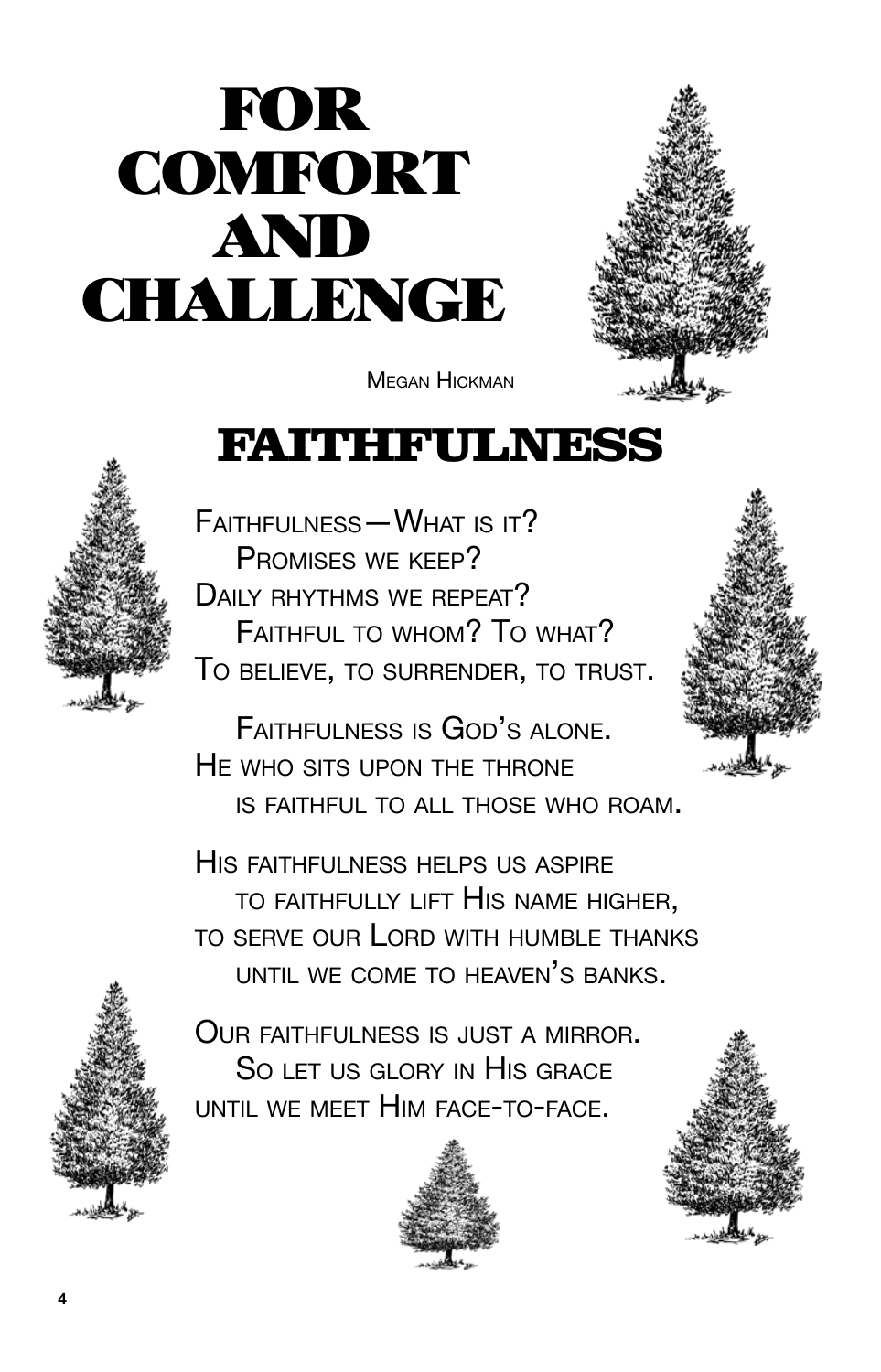

© The Classic Bible Art Collection

Eli helped Samuel realize that he had heard from God.

### God Has a Job for Samuel

Lesson Text: I Samuel 3:1-9, 19-20; 7:3-5, 10, 12

**GOLDEN TEXT—"And the Lord . . . called as at other times, Samuel, Samuel. Then Samuel answered, Speak; for thy servant heareth" (I Samuel 3:10).**

### Scripture Lesson Text

**I SAMUEL 3:1** And the child Samuel ministered unto the Lorp before Eli. And the word of the Lord was precious in those days; *there was* no open vision.

**2 And it came to pass at that time, when Eli** *was* **laid down in his place, and his eyes began to wax dim,** *that* **he could not see;**

3 And ere the lamp of God went out in the temple of the Lorp, where the ark of God was, and Samuel was laid down *to sleep;*

**4 That the Lord called Samuel: and he answered, Here** *am* **I.**

5 And he ran unto Eli, and said, Here *am* I; for thou calledst me. And he said, I called not; lie down again. And he went and lay down.

**6 And the Lord called yet again, Samuel. And Samuel arose and went to Eli, and said, Here** *am* **I; for thou didst call me. And he answered, I called not, my son; lie down again.**

7 Now Samuel did not yet know the Lord, neither was the word of the LORD yet revealed unto him.

**8 And the Lord called Samuel again the third time. And he arose and went to Eli, and said, Here** *am* **I; for thou didst call me. And Eli perceived that the Lord had called the child.**

9 Therefore Eli said unto Samuel, Go, lie down: and it shall be, if he call thee, that thou shalt say, Speak, Lorp; for thy servant heareth. So Samuel went and lay down in his place.

19 And Samuel grew, and the Lorp was **with him, and did let none of his words fall to the ground.**

20 And all Israel from Dan even to Beersheba knew that Samuel *was* established *to*  be a prophet of the Lorp.

**7:3 And Samuel spake unto all the house of Israel, saying, If ye do return unto the Lord with all your hearts,** *then* **put away the strange gods and Ashtaroth from among you, and prepare your hearts unto the Lord, and serve him only: and he will deliver you out of the hand of the Philistines.**

4 Then the children of Israel did put away Baalim and Ashtaroth, and served the LORD only.

**5 And Samuel said, Gather all Israel to Mizpeh, and I will pray for you unto the Lord.** 

10 And as Samuel was offering up the burnt offering, the Philistines drew near to battle against Israel: but the LORD thundered with a great thunder on that day upon the Philistines, and discomfited them; and they were smitten before Israel.

**12 Then Samuel took a stone, and set** *it*  **between Mizpeh and Shen, and called the name of it Eben-ezer***,* **saying, Hitherto hath the Lord helped us.**